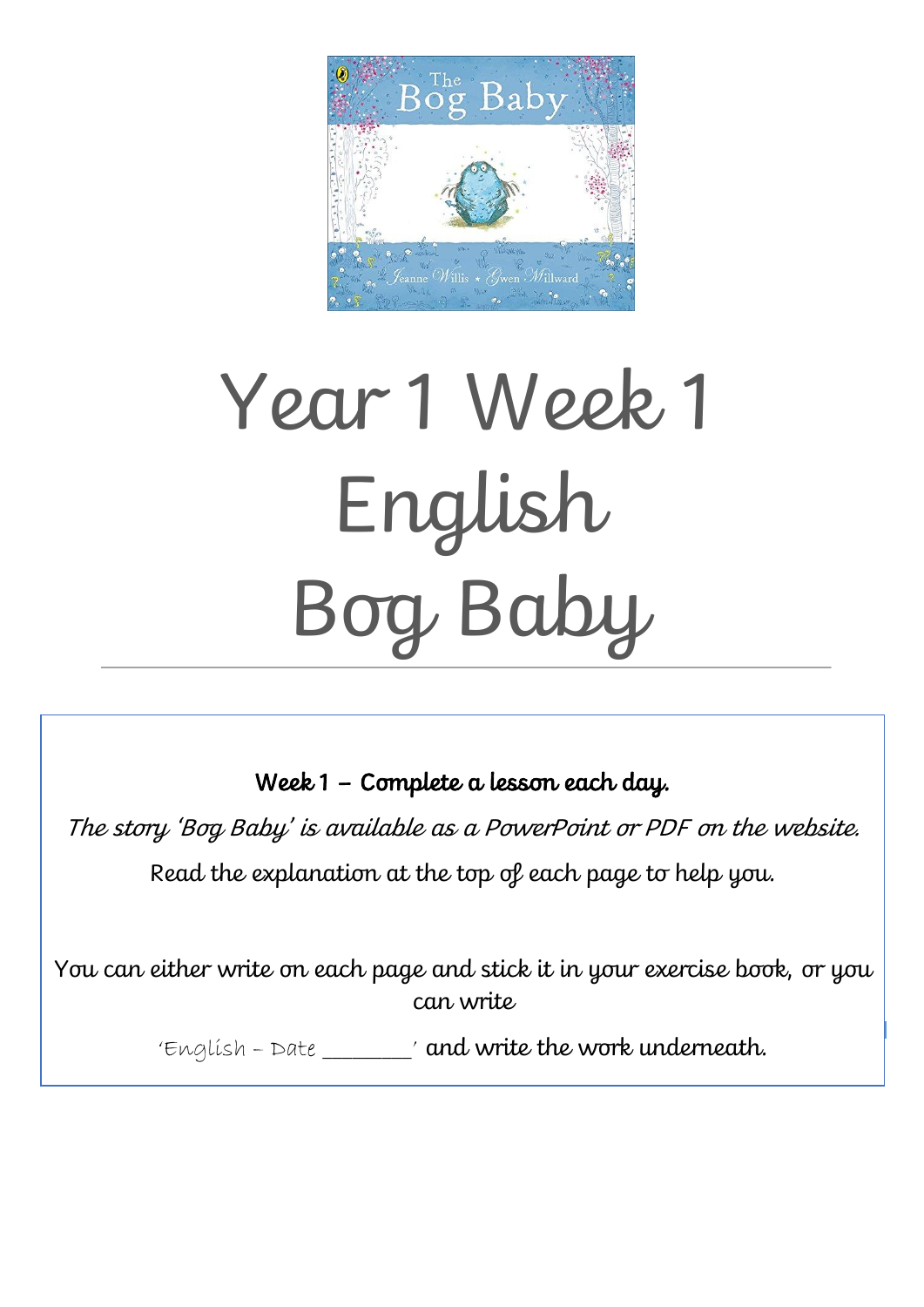### Lesson 1

Learning objective: To predict events in a story and infer what might happen next.

Today we are going to using some of our VIPERS skills (infer, predict and explain) using the front cover of the book. Don't read the book yet!

Use your predictions to mind map around the front cover with explanations. Use the questions on this page to help you with your ideas.

Either print this sheet out or write 'Bog Baby' in the middle of a page in your exercise book and write your ideas around it.

### Question prompts

Who are the characters?

What might a bog baby be like? What makes you think this?

Where do you think the story will be set? Why?

What might the story's problem be?

How could this problem be solved?

From looking at the picture, how would you describe the bog baby?

What questions do you have?

For example

It will be set on a farm because I know farms are muddy and a bog is muddy.



What questions do you have? Use who, what, where, when and how for prompts.

\_\_\_\_\_\_\_\_\_\_\_\_\_\_\_\_\_\_\_\_\_\_\_\_\_\_\_\_\_\_\_\_\_\_\_\_\_\_\_\_\_\_\_\_\_\_\_\_\_\_\_\_\_\_\_\_\_\_\_\_\_\_\_\_\_\_\_\_\_\_\_\_\_\_\_\_\_ \_\_\_\_\_\_\_\_\_\_\_\_\_\_\_\_\_\_\_\_\_\_\_\_\_\_\_\_\_\_\_\_\_\_\_\_\_\_\_\_\_\_\_\_\_\_\_\_\_\_\_\_\_\_\_\_\_\_\_\_\_\_\_\_\_\_\_\_\_\_\_\_\_\_\_\_\_ \_\_\_\_\_\_\_\_\_\_\_\_\_\_\_\_\_\_\_\_\_\_\_\_\_\_\_\_\_\_\_\_\_\_\_\_\_\_\_\_\_\_\_\_\_\_\_\_\_\_\_\_\_\_\_\_\_\_\_\_\_\_\_\_\_\_\_\_\_\_\_\_\_\_\_\_\_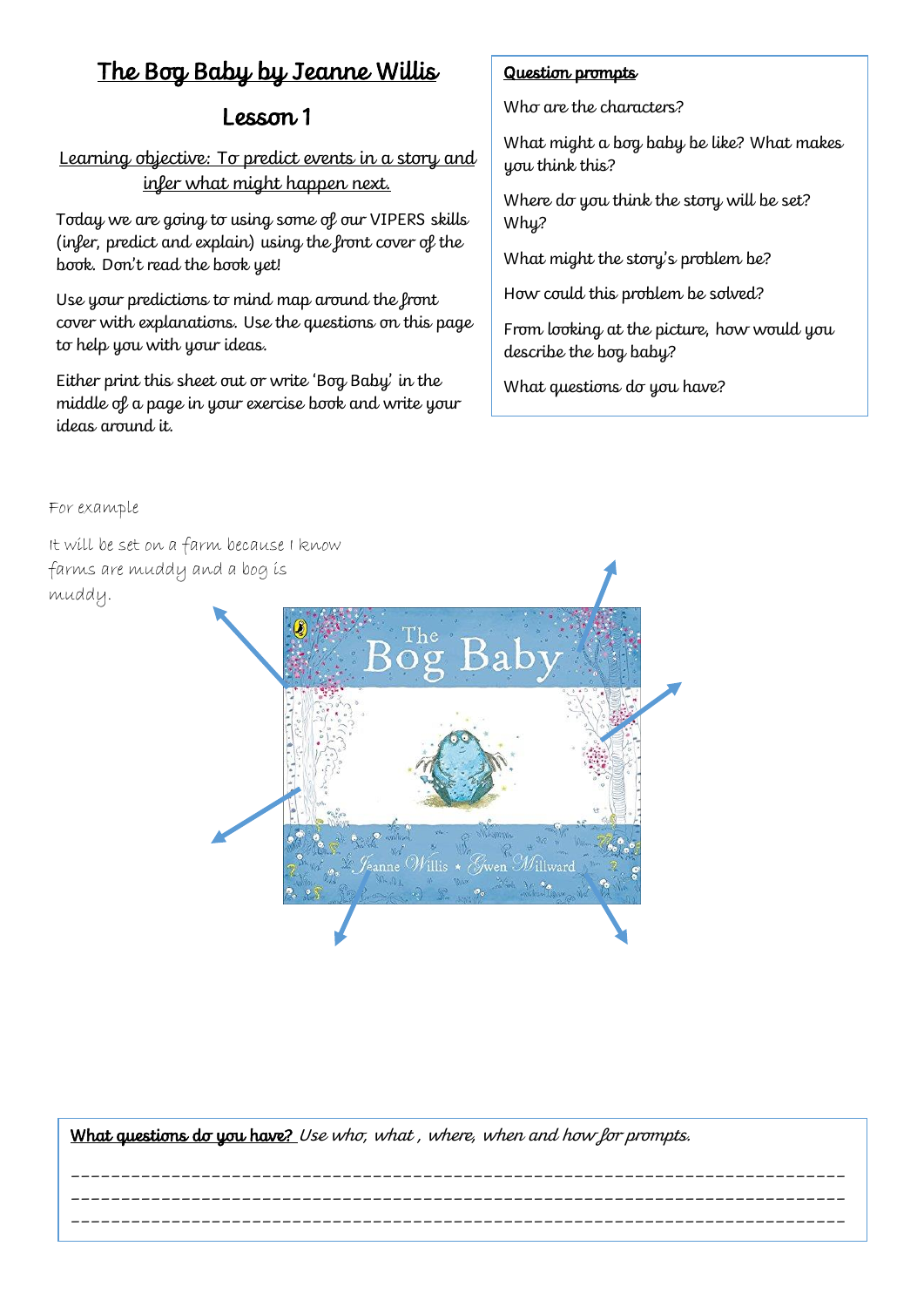### Lesson 2

#### Learning objective: To sequence events in a story.

With an adult share the story 'Bog Baby'. Today we will be sequencing the story. This means we will be putting the events from the story in order to help it make sense.

Can you retell the story verbally?

### **Activity**

Look at the pictures from the story.

Can you sequence them into the correct order on the next page?

Alternatively you can draw a story map in your book, using the pictures to help you. Add a sentence with each picture you draw.

Cut and stick the pictures into the correct order in your exercise book.

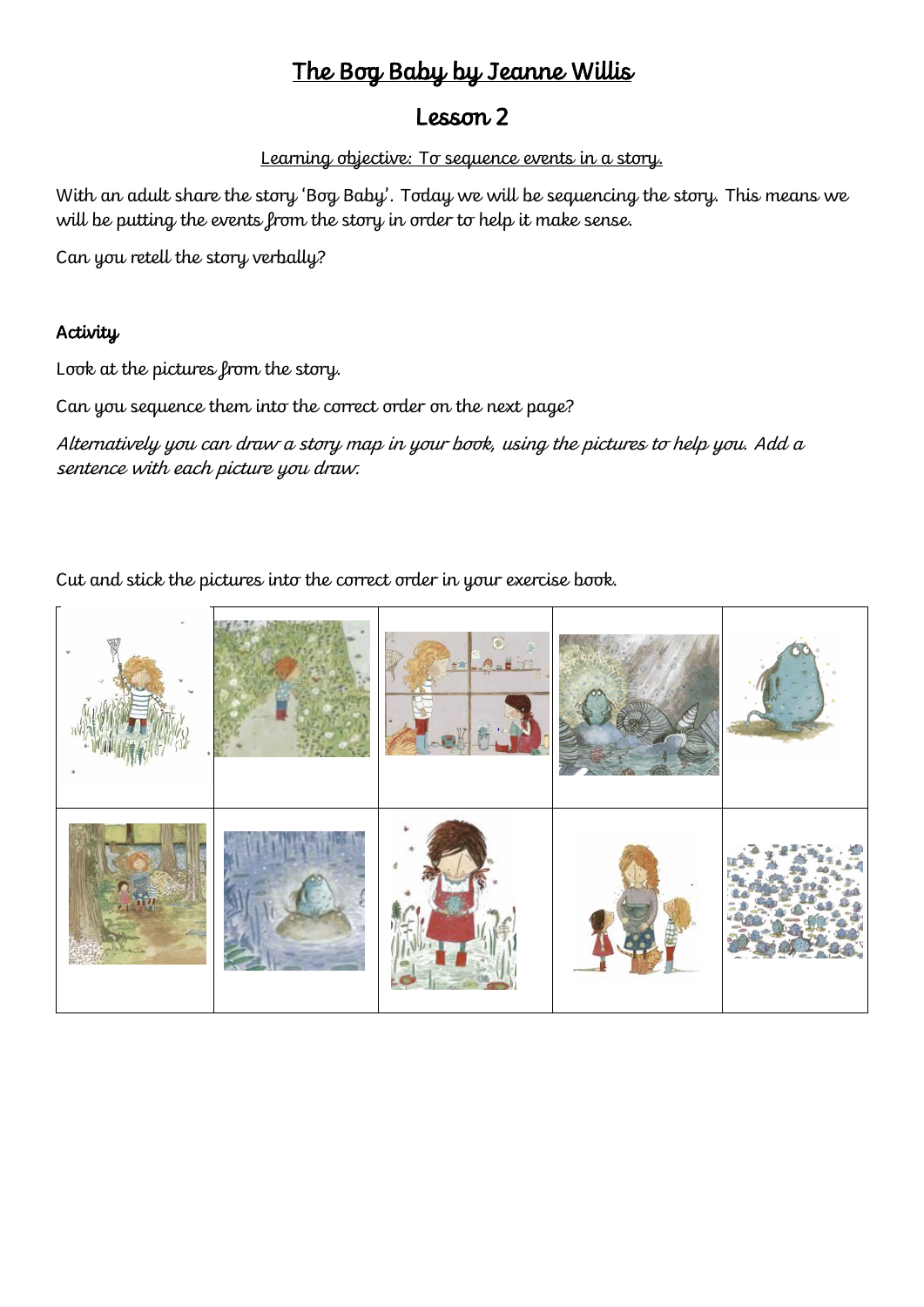Cut and stick the pictures into the correct order in your exercise book.



### Or fancy a challenge?

Sequence the statements into the correct order - write them out in order in your  $h$  $\sigma$  $\sigma$  $ks$ .

The daughter of the main character goes into the woods.

They found a pond and went fishing.

The bog baby floated in the water and the girl fished him out.

Chrissy and her sister said that they were going to Annie's house to play but instead they went into the woods.

They hid their creature in the shed and didn't tell mum.

Amazingly, they caught something very unusual. They found a bog baby!

Mum made the sisters return the bog baby to the woods.

He didn't try to run away so they put him in a jar and took him home.

They made him a home and visited him every day.

The bog baby became ill and mum found out.

The bog baby was very happy to be back in the pond.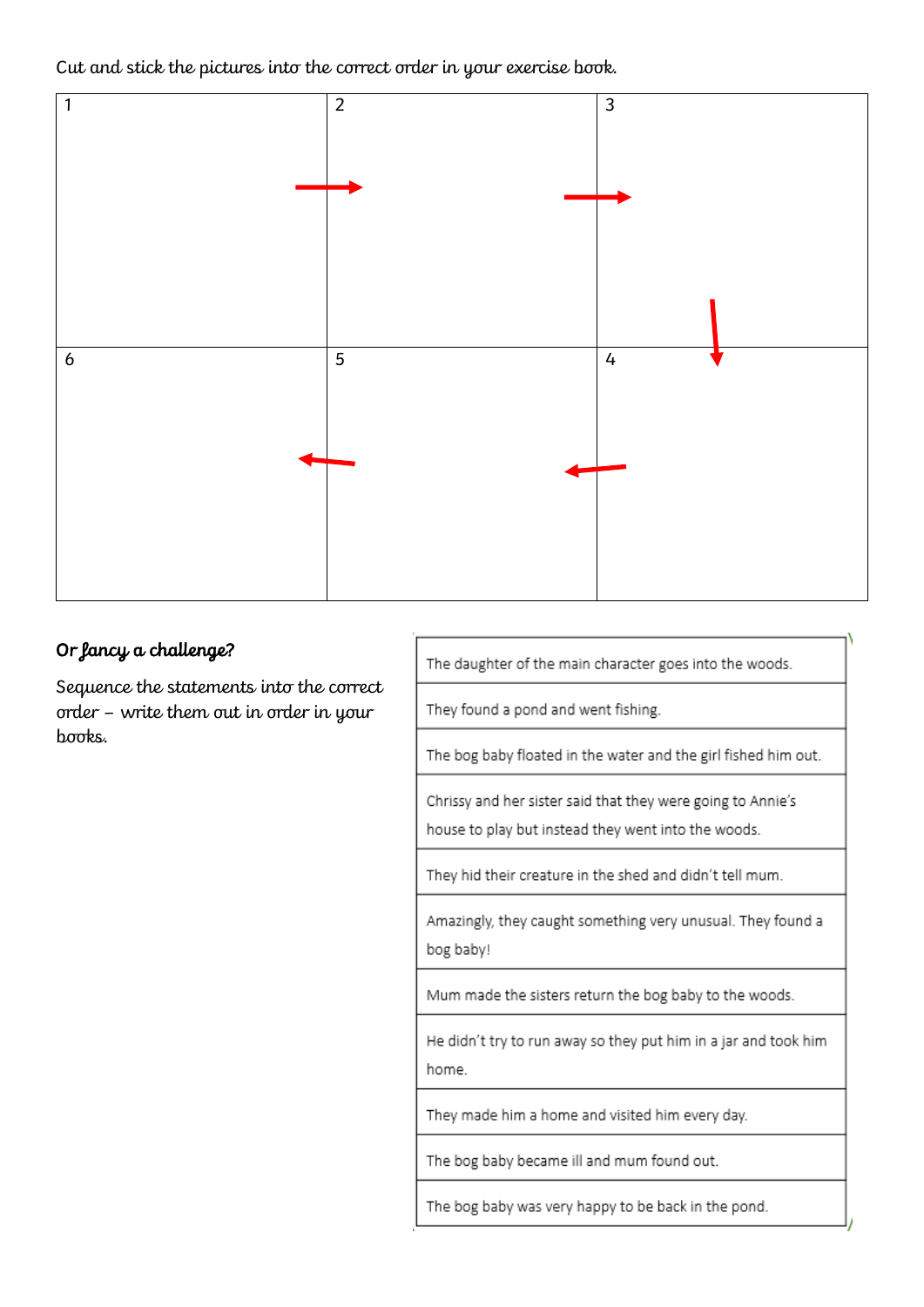### Lesson 3

Learning Objective: To explore and understand present and past tenses.

With someone at home - Play the action game. Act out different verbs.

Look at the pictures below for examples.



# What is a verb?

Hi, my name is Veronica Verb. I love to move and am always busy doing different actions.

Do you know what a verb is?

Verbs are action words. They describe what someone is doing.



Find the verbs!

Tom painted his picture.

Annie brushed her hair.

Amjid read his books in the library.

Neena swam without arm bands.

Ben rode his bike to school.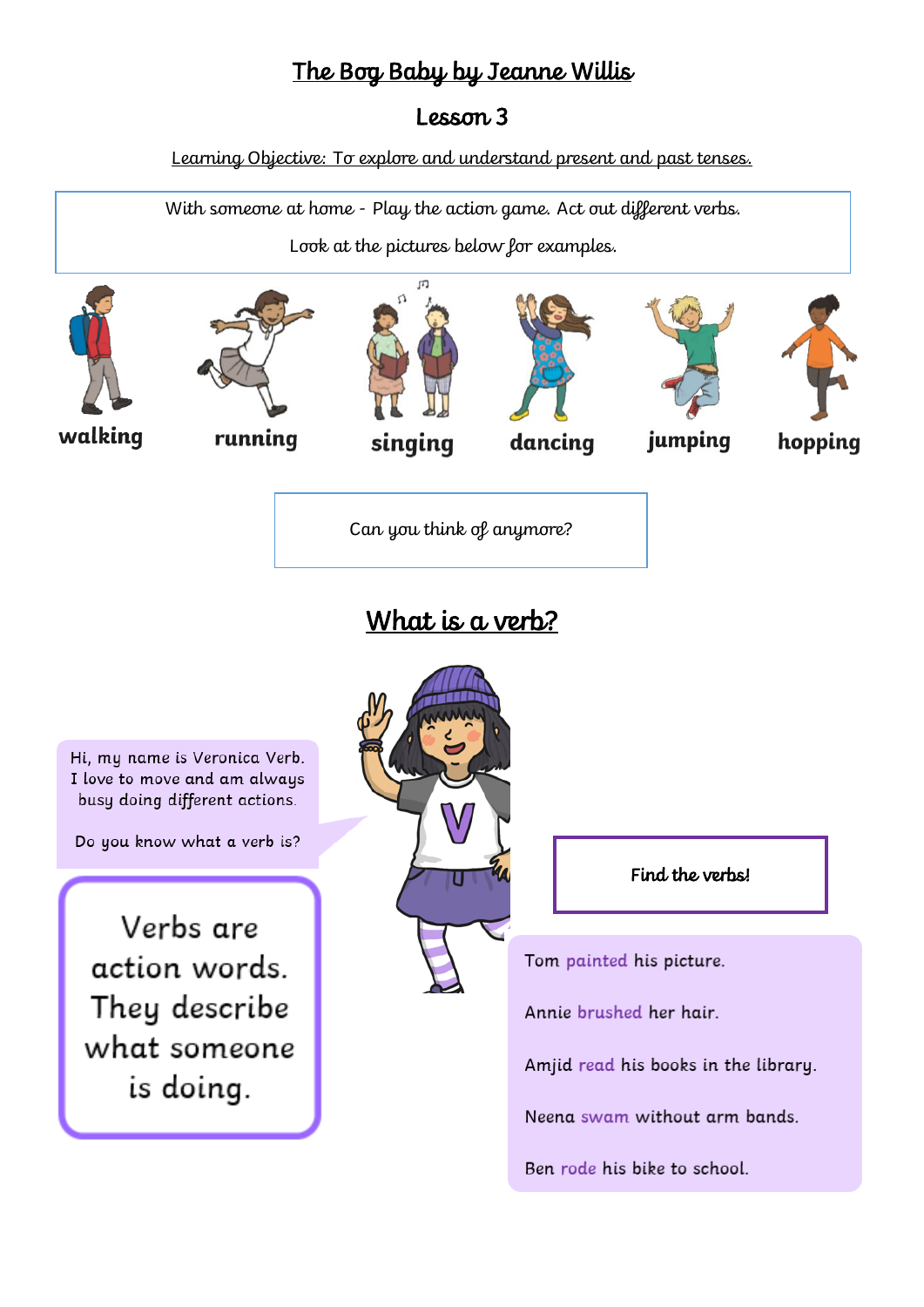**Activity** 

Today we will be looking at the difference between past and present tenses to help with our writing. Look at what this means below.

# Simple Present

Simple Present is also known as Present Simple and describes events which happen often.



# Simple Past

Simple Past is also known as Past Simple and describes events which happened at a specific time, but are now completed.

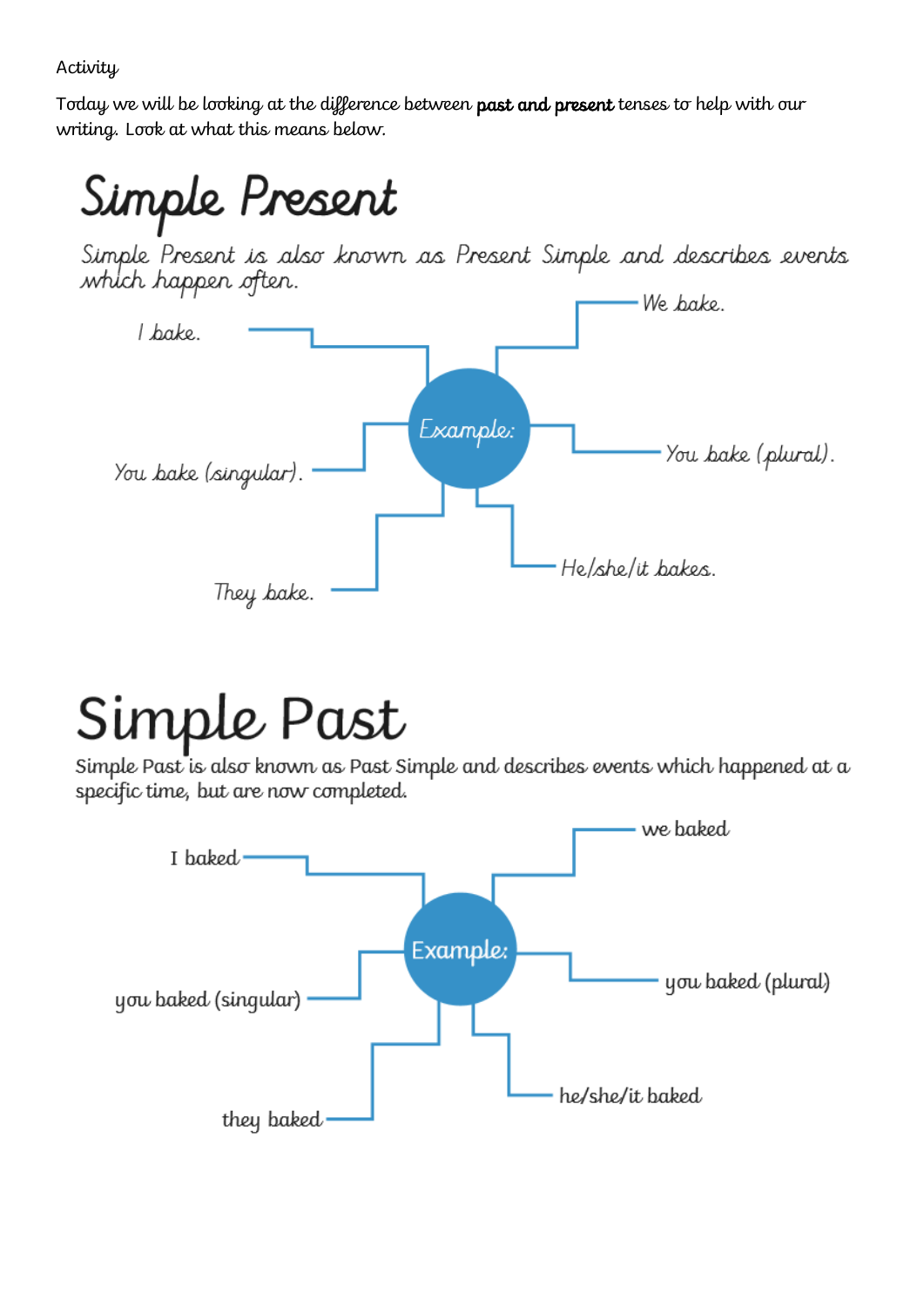### **Activity**

Sort the statements into present and past tense. You can cut and stick, write them in the grid, or copy this grid into your exercise book.

| Present (now) | Past (happened already) - ed |
|---------------|------------------------------|
|               |                              |
|               |                              |
|               |                              |
|               |                              |
|               |                              |
|               |                              |
|               |                              |
|               |                              |
|               |                              |
|               |                              |
|               |                              |
|               |                              |
|               |                              |
|               |                              |
|               |                              |
|               |                              |
|               |                              |
|               |                              |
|               |                              |
|               |                              |
|               |                              |
|               |                              |
|               |                              |
|               |                              |
|               |                              |
|               |                              |
|               |                              |
|               |                              |
|               |                              |
|               |                              |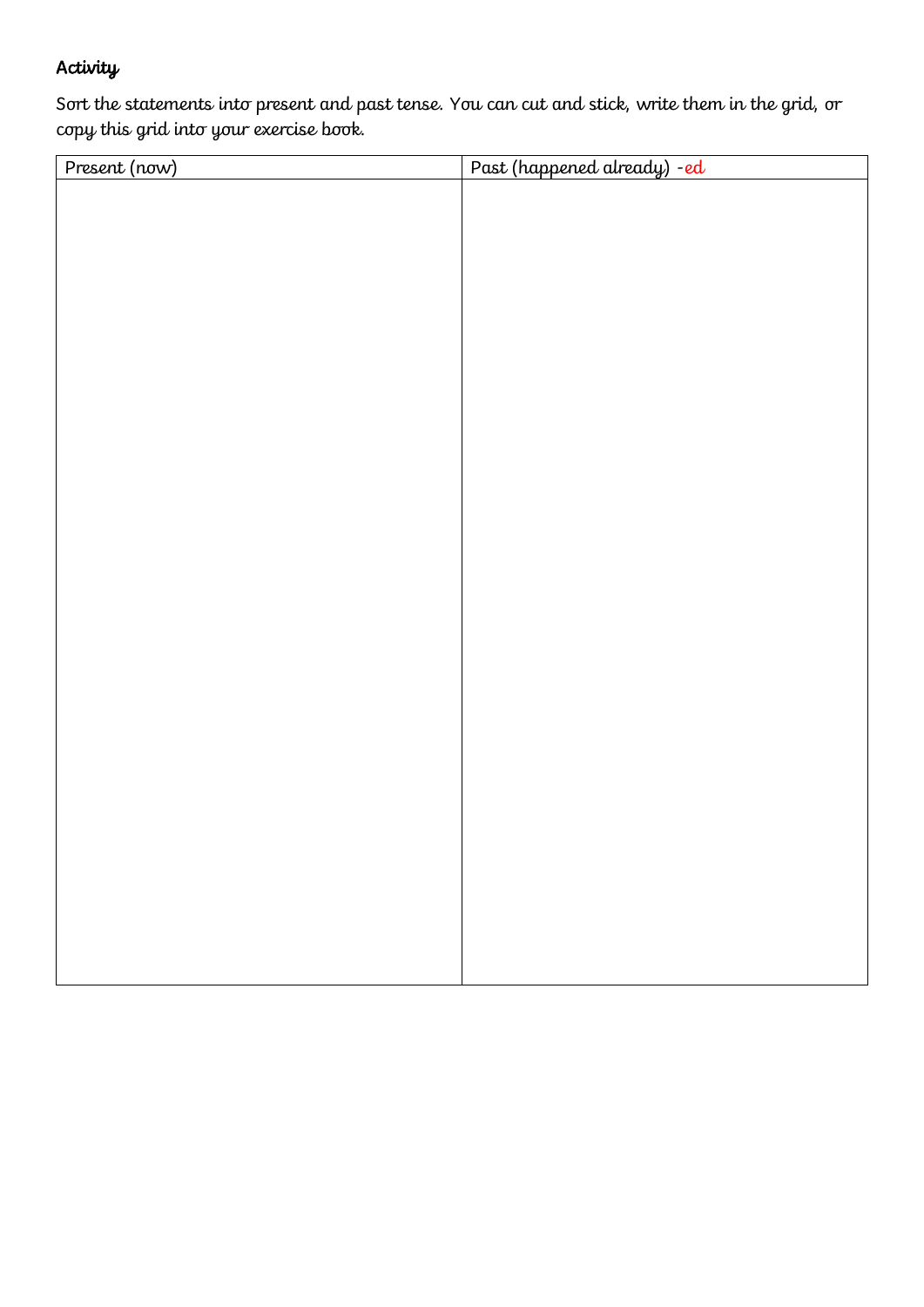| walked | went     | walk  | talked         |
|--------|----------|-------|----------------|
| took   | see      | shout | swam           |
| play   | shouted  | swim  | take           |
| talk   | go/going | saw   | play <u>ed</u> |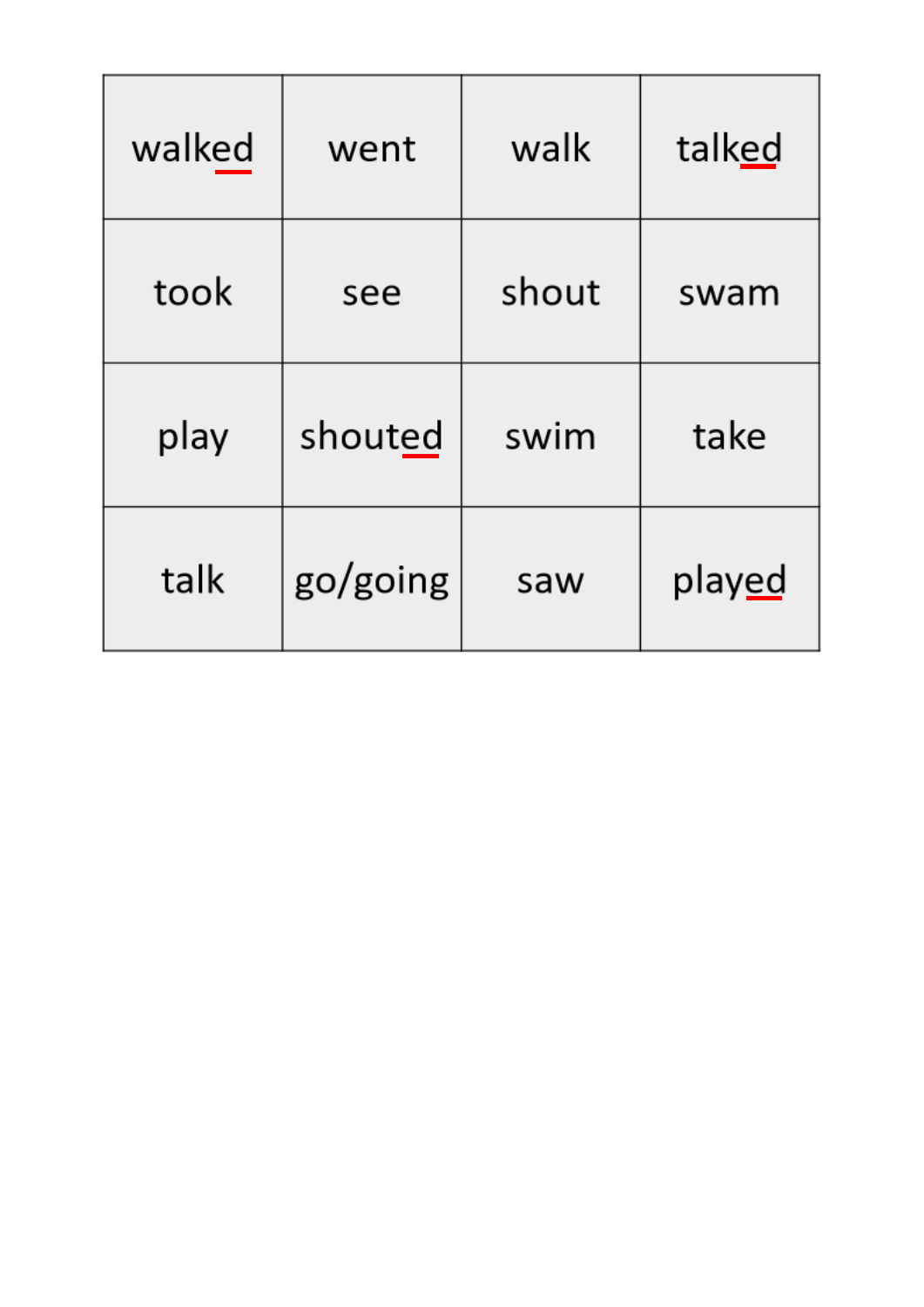### Lesson 4

Learning Objective: To use expanded noun phrases to expand and specify.

Look at the examples of noun phrases and expanded noun phrases describing the birds below.



Look at the description of Bog Baby in the story. Underline any words describing him, some have been done for you.

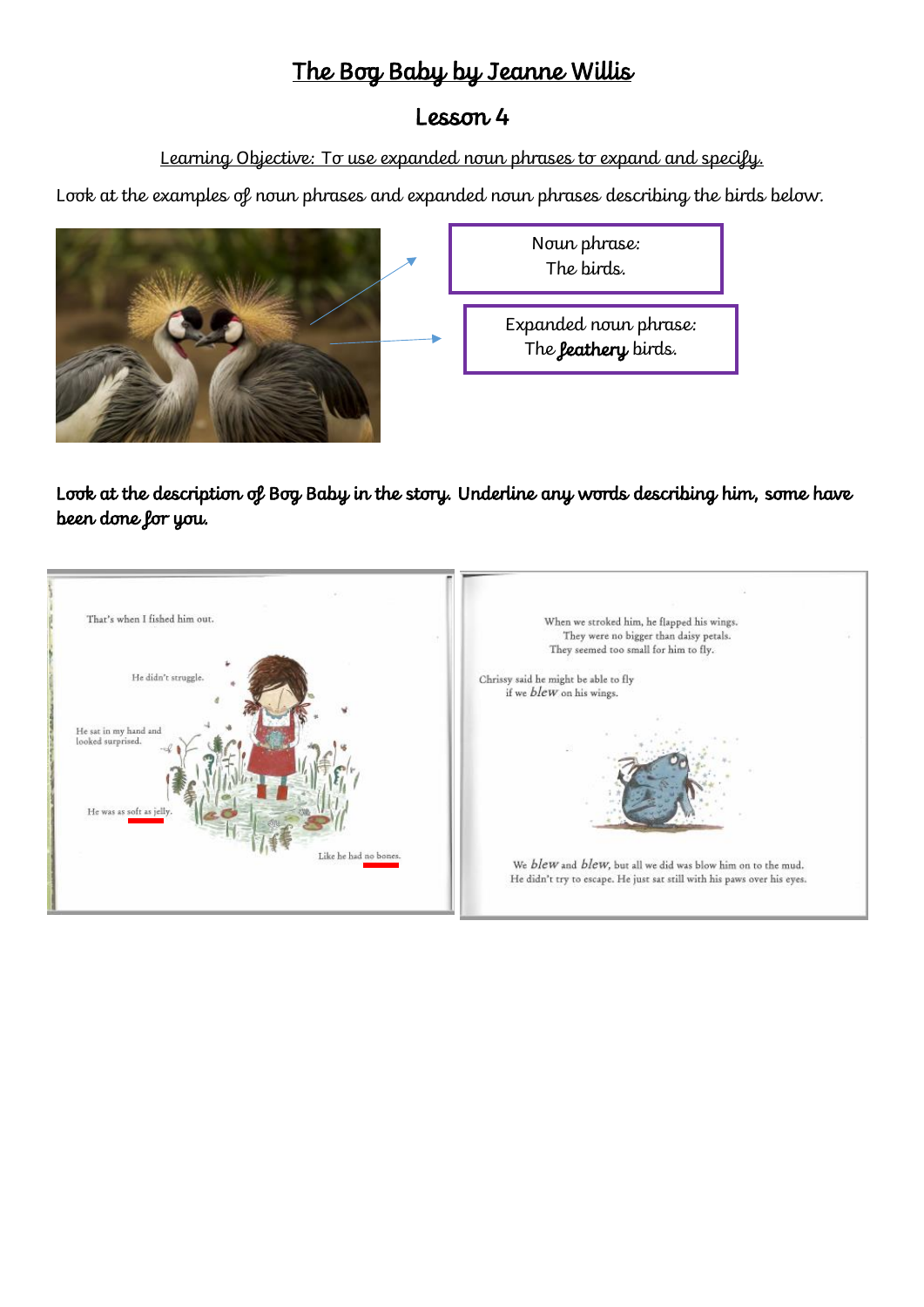### **Activity**

Today you will be creating your own creature for your own story. Your creature should be made up but you can use features of real animals mixed together. Try and think of a name e.g. river rodent, pond paddler.

Draw your creature in your exercise book and create a mind map of adjectives around your drawing. Try and write expanded noun phrases.

#### Question prompts

- What it looks like?
- Does it have skin/scales/feathers?
- Is it a special colour?
- How does it move? (swim, hop,  $\mu$ run, jump etc)
- Where would it be found? (hiding, hunting, floating)
- What is it's body like? (arms, flippers)

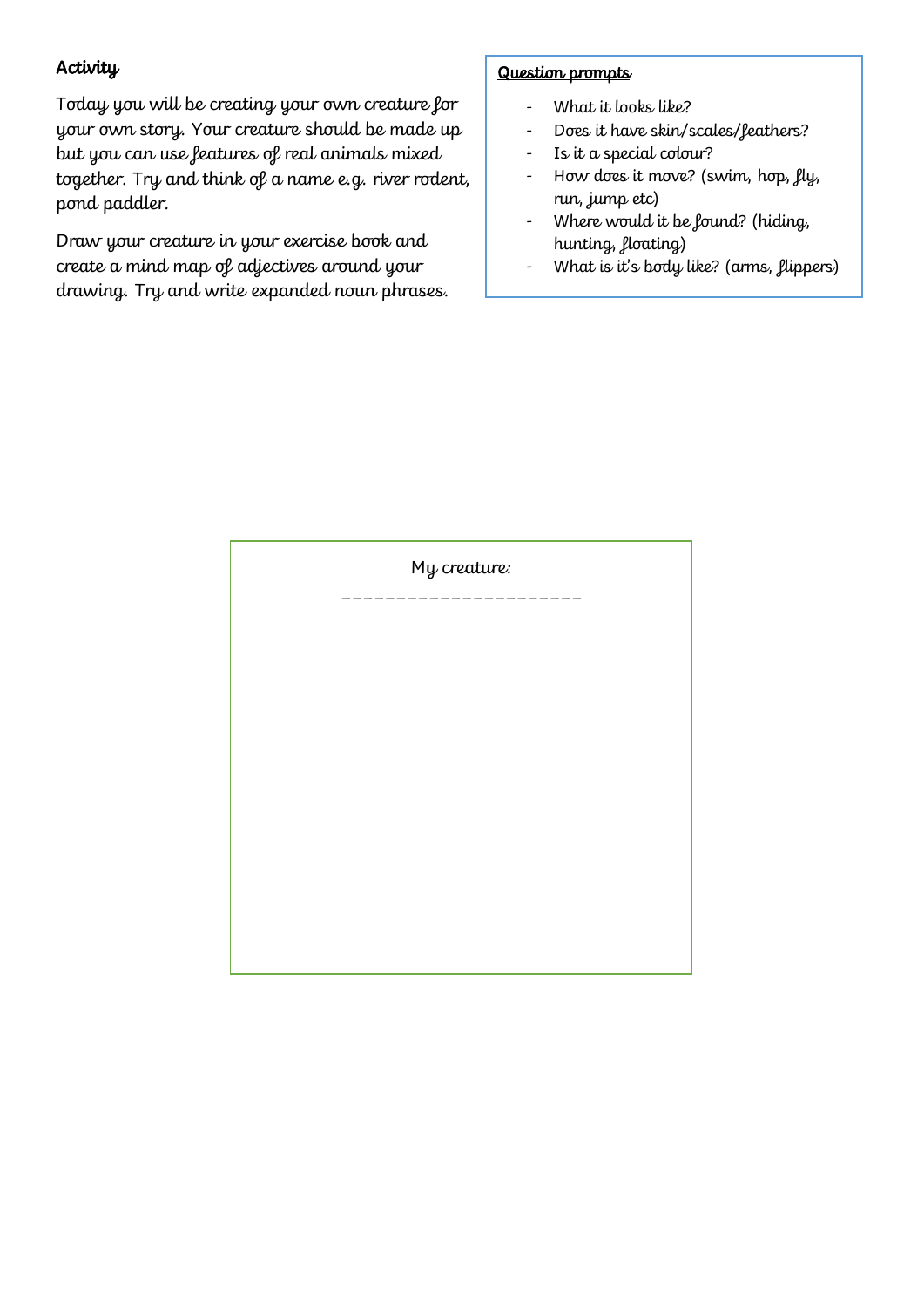### Lesson 5

Learning Objective: To use adjectives to describe a setting

Think back to yesterday – using adjectives in expanded noun phrases.

Look at the pictures of these different settings. What can you see/hear/smell/touch/taste?







### **Activity**

Today you will be thinking about a setting for your own story and writing some adjectives to describe it. Here are some ideas for your setting.